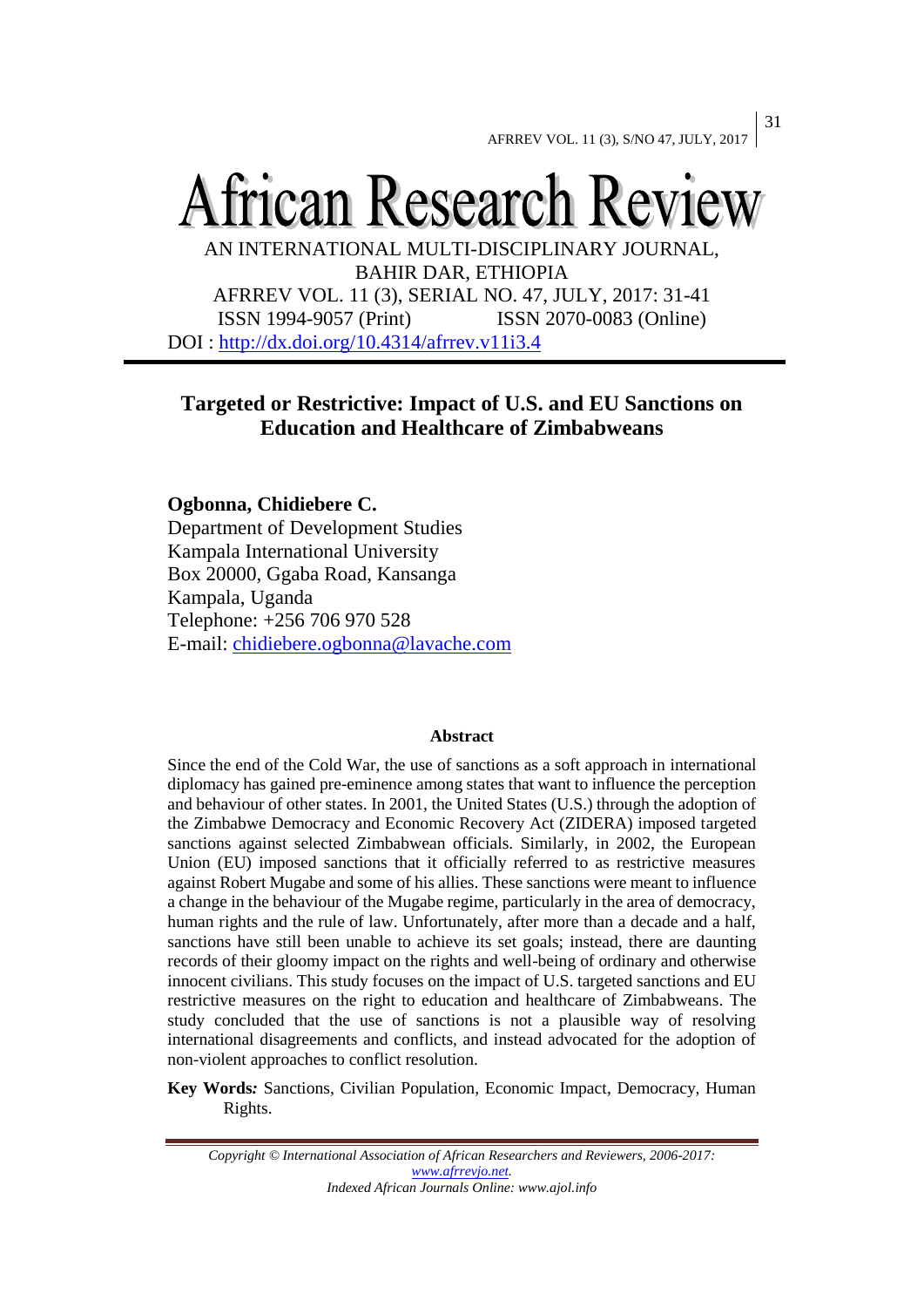## **Introduction**

Zimbabwe has a long history when it comes to sanctions, both comprehensive and unilateral. The country is a significant case in sanctions episodes starting from 1966, when the United Nations (UN) imposed its first comprehensive sanctions against Rhodesia, now Zimbabwe. From that period until the present, Zimbabwe at one time or another has been under sanctions either by the United Nations the United States, the European Union or all the aforementioned. In total, Zimbabwe has been sanctioned in seven sanction-episodes: 1966, 2001, 2002, 2003, 2005, 2008 and 2009, making it one of the most sanctioned countries in the world. In a simple analysis, Zimbabwe has become a regular candidate of the "sanctions industry." Hence, this study deems it relevant to analyse the impact of sanctions on this country with respect to their impact on the human rights and well-being of the civilian population, focusing specifically on their impact on education and healthcare. The present sanctions episode against Zimbabwe started in December 2001, when the United States passed the Zimbabwe Democracy and Economic Recovery Act (ZIDERA) (Grebe, 2010:9; Chingono, 2010: 66). The Act imposed economic sanctions on selected government officials, as well as top echelons of Zimbabwe African National Union – Patriotic Front (ZANU-PF). In addition, the act opposed the extension of loans or debt cancellations from Multilateral Financial Institutions (MFIs) such as the International Monetary Fund (IMF), World Bank and the African Development Bank (AfDB) to Zimbabwe. Subsequently, following the expulsion of the EU head of election monitoring mission, Pierre Schori, on February 18, 2002, after being accused by the Zimbabwean government of interfering with its elections, the EU introduced sanctions it referred to as "restrictive measures" against President Robert Mugabe and other senior government officials. These punitive measures barred targeted state functionaries from travelling in and around Europe just as their personal assets and bank accounts were frozen.

In principle, the present sanctions against Zimbabwe is said to be a set of targeted sanctions. According to the U.S. and the EU, the sanctions were imposed in order to improve democracy, promote human rights and enhance the rule of law in Zimbabwe. Thus, the sanctions aim to compel a change in the behaviour of the regime. Contrarily, the government of Zimbabwe argues that the so-called targeted sanctions are in fact economic sanctions and nothing less than a political witch-hunt orchestrated by the West to subdue the regime's political pre-eminence, as well as sabotage its land reform program. Robert Mugabe's regime supports this claim by highlighting the fact that since the enactment of ZIDERA by the U.S. Congress, the IMF, the World Bank and the AfDB have denied Zimbabwe loan extensions, credits or guarantees, external market facilities and financial aid, thus indicating that the sanctions were a premeditated strategy utilized to collapse the economy. In view of the discrepancies surrounding the nature of the sanctions, this study explored the strategies used by the U.S. and the EU to implement their targeted sanctions against Zimbabwean officials. Additionally, it underscores the impact of sanctions on the rights and well-being of the entire population, focusing on the right to education and healthcare.

## **Framework of Analysis**

In order to engage the sanctions discourse, the work of John Paul Lederach, *The Moral Imagination: The Art and Soul of Building Peace* becomes apt. According to Lederach, for human beings to achieve peace within ourselves and in the societies in which we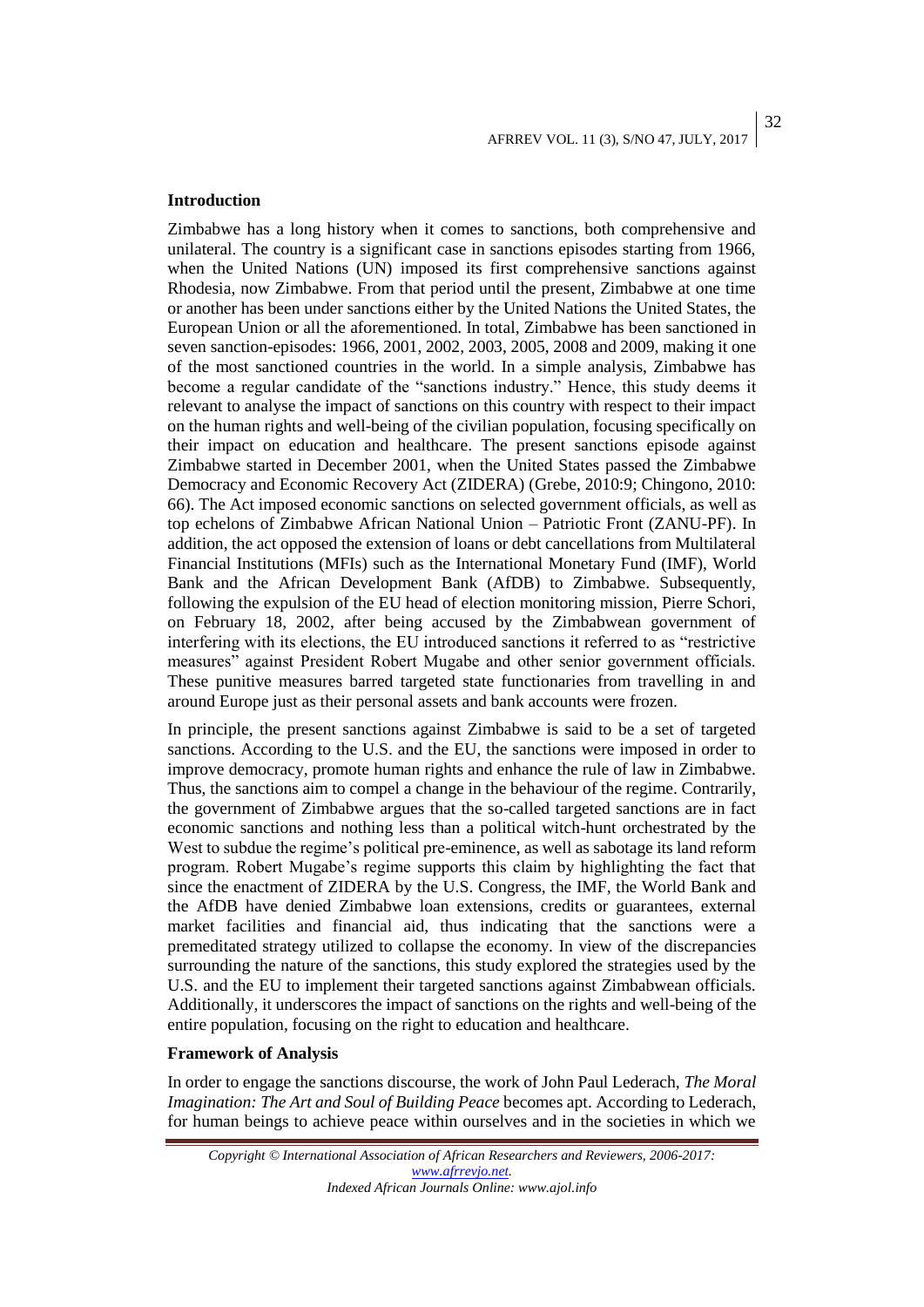live, we must change the way we respond and react to challenges and conflicts. Thus, the society can become better and more peaceful if we can employ our moral imagination of peace in resolving conflicts, instead of using violent measures:

If we are to survive as a global community, we must understand the imperative nature of giving birth and space to the moral imagination in human affairs. We must face the fact that much of our current system for responding to deadly local and international conflict is incapable of overcoming cycles of violent patterns precisely because our imagination has been corralled and shackled by the very parameters and sources that create and perpetuate violence (Lederach, 2005, p. 46).

According to Lederach, we are stuck in our current system (global systems), which is characterized by the use of violence to resolve conflict. He pointed to the human imagination and ability to create morals as the answer to breaking out of this cycle. We need to move from "destructive" violence to a "constructive" social engagement. For Lederach, peace could be achieved through our moral imagination, thus asserting the following:

The moral imagination requires the capacity to imagine ourselves in a web of relationships that includes our enemies; the ability to sustain a paradoxical curiosity that embraces complexity without reliance on dualistic polarity; the fundamental belief in and pursuit of the creative act; and the acceptance of the inherent risk of stepping into the mystery of the unknown that lies beyond the far too familiar landscape of violence (Lederach, 2005, p. 5).

In Lederach's view, a more peaceful community (world) is achievable by connecting the past, present and future. In this case, peace needs to be imagined, while still remaining grounded in the realities of the conflict. Thus, the moral imagination challenges the status quo model of conflict resolution promulgated today, which employs coercive measures (economic sanctions in our case), and advocates instead for a moral inclusiveness in addressing conflicts and disagreements. Michelle Maiese, while referencing John Paul Lederach, explains that conflict transformation defies a specific set of techniques; rather, it requires a multi-layer analysis that includes the understanding and perception of a conflict situation as well as encompasses all the elements and aspects of the conflict. Consequently, an understanding of social conflict requires a set of lenses (multi-lenses). When using multi-lenses, each lens concentrates on a particular aspect of the conflict and helps focus more clearly on the overall meaning of the conflict at hand. This implies that employing a single lens when addressing a conflict will produce an opaque view of the entire conflict. As such, multiple lenses are needed to envision multiple aspects of complex conflict realities and multi-dimensionalities.

Taking into full consideration Lederach's accurate assessment of the international system with respect to conflict transformation mechanisms, I seek to broaden and deepen his analysis by closely examining the power and the dominant discourses and narratives of sanctions by focusing on the U.S. and EU sanctions against Zimbabwe. If we agree on the fact that sanctions, particularly economic sanctions, do manifest heinous humanitarian consequences on the civilian population of targeted societies, and also that it contributes to human rights violations and negatively impacts the well-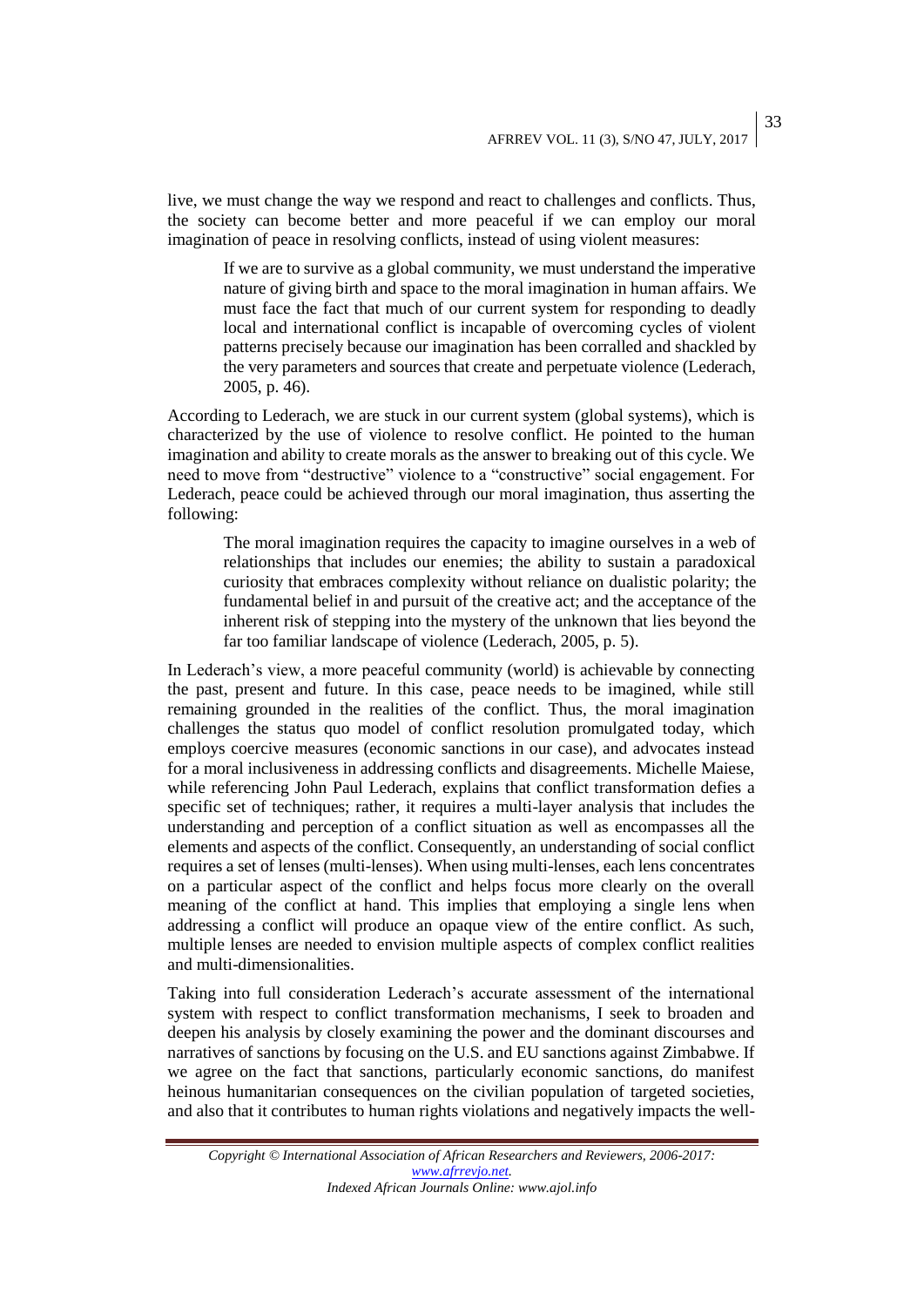34

being of civilians, one will only but query why it is still maintained as a tool of international diplomacy and most often used by one state(s) against another. This study believes that portraying sanctions as a soft approach in international diplomacy or as an alternative to warfare is problematic; hence such a narrative needs to be addressed and corrected.

## **U.S. and EU Sanctions against Zimbabwe**

Perhaps the most reasonable question to ask is why did the U.S. and the EU impose sanctions against Zimbabwe? The reasons for sanctions against Zimbabwe have been marred with controversy from both the perspective of the sanctioning party and the sanctioned (Chingono, 2010, p. 67). Prior to the imposition of sanctions and even presently, the regime in Zimbabwe has been identified with internal repression of its citizens. The government of President Robert Mugabe is characterized with brutality and being hypersensitive to opposition. The regime abhors human rights values and the rule of law; also, press freedom is never considered in the regime's agenda. In addition, the regime has been in power for too long, starting from the time of independence in 1980, thus making it one of the longest serving regimes in the world. The reasons advanced by the U.S. and the EU for imposing sanctions against Zimbabwe were to establish democratic principles; to institutionalize real democracy and enhance the political emancipation of the people of Zimbabwe; and to improve human rights and restore the rule of law (Ogbonna, 2015). The U.S. and the EU believe that imposing sanctions against the government of Zimbabwe will pressure the regime to change its behaviour and restore democracy in the country, according to Western modern standards of democracy. On the contrary, the government of Zimbabwe perceives the use of sanctions as an illegal tool and a political witch-hunt orchestrated by the U.S. and the EU to create economic implosion in Zimbabwe and consequently destabilize the internal political affairs of the country.

The differences in the opinion and perception of the sanctioning party and the sanctioned on the actual reason(s) that prompted the use of sanctions have left room for diverse interpretation of their actual nature by various interest groups. Despite the fact that an array of factors has been identified as the reasons for the sanctions, the fundamental question remains: are sanctions a wise conflict management tool and do they and have they achieved their target objectives? The objective of the U.S. and the EU for imposing sanctions against Zimbabwe is to influence a positive change in the behaviour of the regime, in a manner that will be beneficial to the citizens. For example, ZIDERA states that the policy aimed "to support the people of Zimbabwe in their struggle to effect peaceful, democratic change, achieve broad-based and equitable economic growth, and restore the rule of law" (Copson, 2006, p. 21; Masaka, 2012, p. 58). Such statements contained in ZIDERA are commendable, as it apparently provides hope for Zimbabweans. The EU on its part, issued a statement in 2004 and explained the goal of its sanctions against Zimbabwe when it communicated the following: "The objective of these restricted measures is to encourage the persons targeted to reject policies that lead to the suppression of human rights, of the freedom of expression and of good governance" (Council Common Position 2004/161/CFSP: 2). In any case, the primary goal of the U.S. and the EU sanctions and/or restrictive measures is to change the politics and the behaviour of the targeted persons, not to instigate economic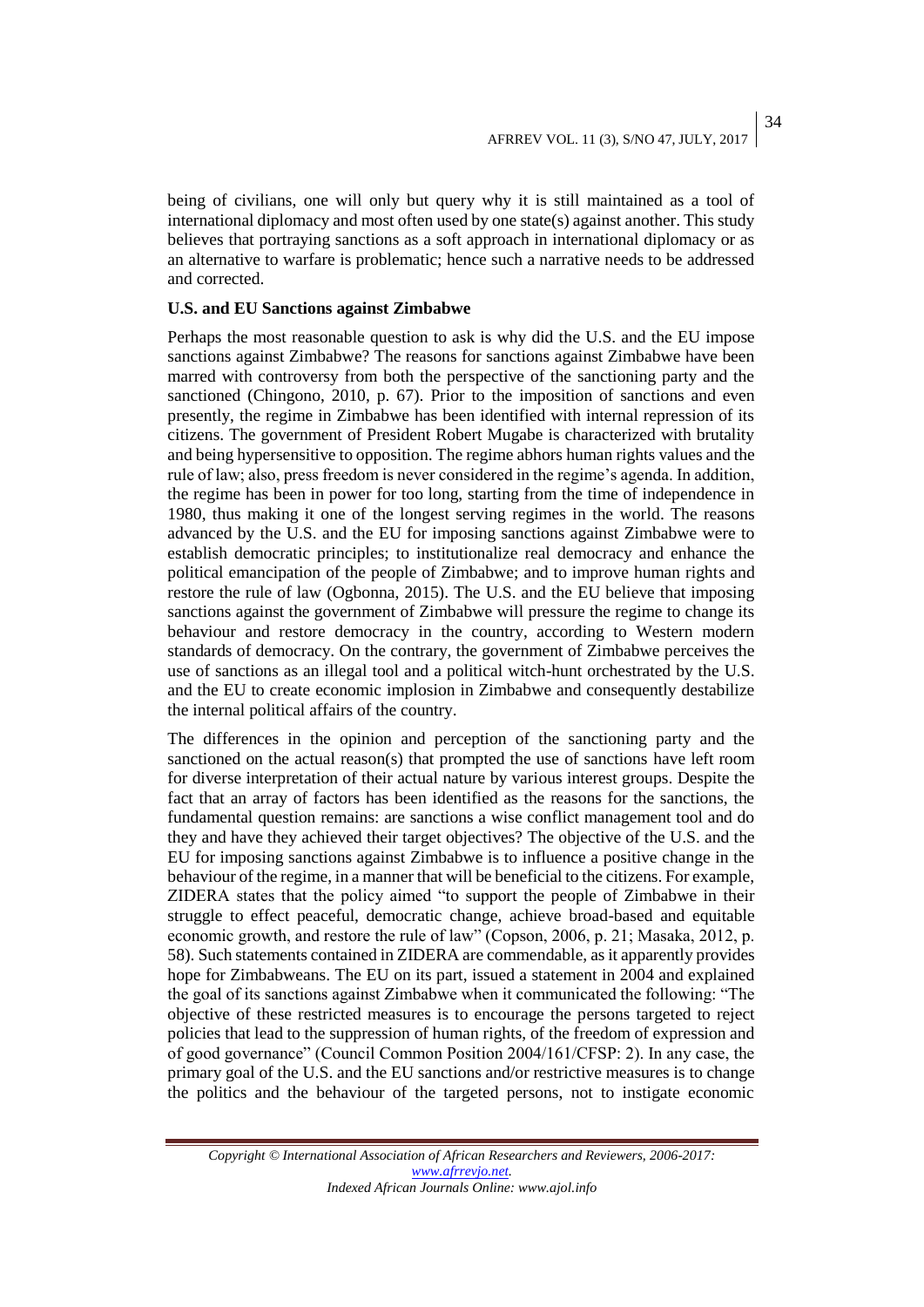35

implosion and enforce a clandestine regime change agenda as argued by the Mugabe government.

## **ZIDERA Implementation**

The introduction of ZIDERA marked the beginning of a new set of sanctions against Robert Mugabe and some of his cohorts. However, the actual reason and nature of the sanctions has generated controversy between the U.S. and the Zimbabwean government and has also caused bewilderment among researchers and spectators. The Zimbabwean government argues that the U.S. sanctions are not targeted sanctions, but instead they are comprehensive and economic in nature since they have adverse economic costs both on the economy and on the welfare of the entire population. For the purpose of clarity, smart or targeted sanctions were developed as an alternative to comprehensive sanctions. This brand of sanctions imposes coercive measures on specific individuals and entities. It places restrictions on selected products or activities while minimizing unintended economic and social consequences on innocent bystanders (Cortright & Lopez, 2002, p. 2). Furthermore, they are supposed to protect innocent social groups such as children, women, the elderly and the sick from so-called collateral damage (Tostensen & Bull, 2002, p. 373). In light of the above, U.S. sanctions were supposed to target specific political elites espousing policies and committing actions deemed reprehensible by Washington.

In such a scenario of apparent contradictions as the main reason and nature of the U.S. sanctions, one way out of this paradoxical situation is to refer to ZIDERA itself. The Act states among other issues that the U.S. intends to influence change of behaviour in the government of Zimbabwe by preventing the IMF and the International Development Association (IDA), among other International Financial Institutions, from extending financial support to Zimbabwe. According to Section 4(c) of ZIDERA titled "Multilateral Financial Restrictions," until the President of the United States makes the certification described in subsection 4(d), the Secretary of the Treasury Executive to each of the International Financial Institutions must oppose or vote against: "(i) an extension by the respective institutions of any loan, credit or guarantee to the Government of Zimbabwe. (ii) Any cancellation or reduction of indebtedness owed by the Government of Zimbabwe to the United States or any International Financial Institution" (Chingono, 2010: 70). Taking into consideration these pronouncements in the Act, it is unclear as well as doubtful whether the so-called targeted sanctions were really targeted at specific individuals, institutions, and business organizations that promoted an undemocratic system of governance and violations of human rights. Rather, it seems to confirm that U.S. sanctions against Zimbabwe do have economic elements that inevitably contribute to the country's economic collapse. According to Chingono (2010), since the enactment of ZIDERA in 2001, financial applications made by Zimbabwe to International Financial Institutions (IMF, World Bank and AfDB) have been blocked and frustrated mainly on political reasons. Contrarily, the IMF presented the argument that the reason for not granting Zimbabwe's loan application is because it defaulted on repayment of previous loans. However, in October 2016, the Mugabe regime paid off 15 years' worth of loan debt that it owed to the IMF - an amount totaling 108 million USD. While the IMF acknowledged receipt of the payment, it issued a statement saying that repayment of debt by the Mugabe regime does not imply that it would consider new requests for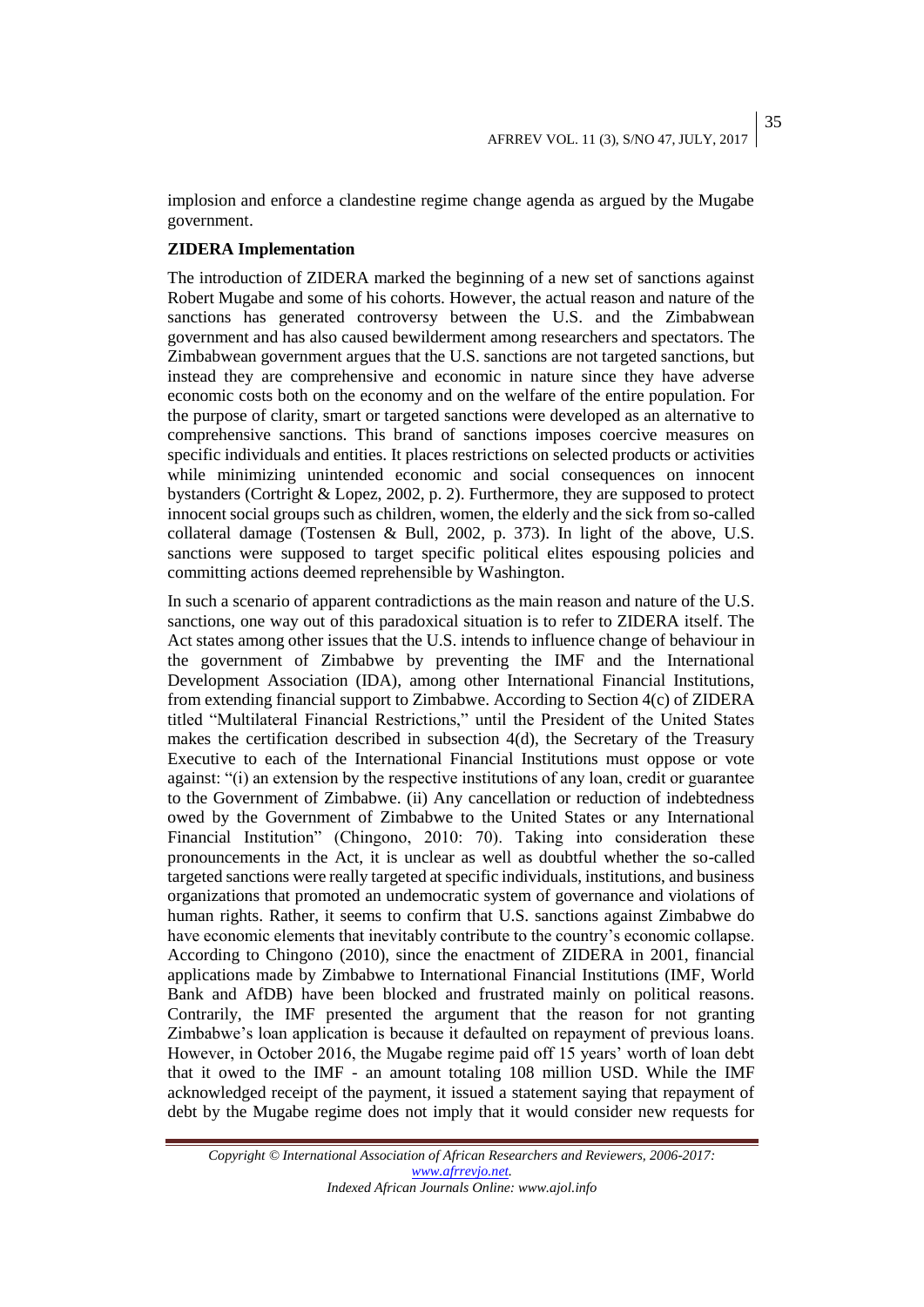## AFRREV VOL. 11 (3), S/NO 47, JULY, 2017

funding from the regime. The fund instead berates the regime to implement economic reforms and also repay its debt to other creditors including AfDB and the World Bank. Such a statement by the IMF indicates that besides default on loan repayments, there are other reasons for denying Zimbabwe loan extensions by the fund. Unarguably, Zimbabwe is required by law to repay its loan as at when due, whether the loan is from the IMF, the World Bank or the AfDB, at the same time, it is important to highlight that it is not the duty of the IMF to recall debt for other financial institutions. A more complicated issue about the U.S. sanctions is that instead of focusing on the personal finances and businesses of the targeted individuals, they target the regime's access to finances without recourse to the consequences of such action on the entire population the sanctions intend to redeem.

### **The Semantics of "Restrictive Measures"**

On February 8, 2002, the EU imposed sanctions against Zimbabwe, which the EU officially referred to as "restrictive measures" (Eriksson, 2011, p. 193). The reasons put forward by the EU for imposing the so-called restrictive measures are to ensure political and democratic stability in Zimbabwe and to enforce human rights and the rule of law (Tungwarara, 2011, p. 112). The EU sanctions list contains 203 individuals, mainly government officials, and 40 entities. However, one major controversy surrounding the EU sanctions is their actual nature. Another problem is the euphemism used to address the sanctions. The EU refers to its sanctions against Zimbabwe as restrictive measures, while the regime in Zimbabwe calls them illegal economic sanctions employed to penalize the regime for a decent cause of fair redistribution of their land amongst the once marginalized black population (Derman, 2006).

A crucial point to note is that the EU's choice of euphemisms presents sanctions as a soft approach in international diplomacy. In comparison with the word "sanctions", the use of "restrictive measures" seems not to sound harmful or violent. Thus, the EU's choice of words is premeditated to douse public opinion and reaction. Nonetheless, what is most important is to reflect on the practical implications of the policies on Zimbabwe and most significantly their impact on the lives and well-being of the civilian population. For example, the EU claimed that its sanctions are directed at selected government functionaries, whereas it includes a ban on the importation of Zimbabwe cocoa into the EU territory. Obviously, by banning the exportation of Zimbabwe's cocoa into the EU, the so called restrictive measures deviated from targeting a few individuals propagating obnoxious policies on the Zimbabwean masses to ordinary civilians they were meant to protect. Overall, the EU ban on Zimbabwe cocoa contributed to deteriorating the country's export performance. In addition, it automatically decreases Zimbabwe's foreign earnings and invariably leads to a decline in the national income. Furthermore, it means that the sanctions indirectly targeted cocoa farmers, who are ordinary civilians and whose names are not listed on the sanctions list. In essence, EU sanctions were not coordinated and/or implemented in line with the principles of smart or targeted sanctions, by not limiting their impact only on the targeted individuals. As Masaka (2012) noted, when targeted sanctions end up affecting the well-being of the civilian or unintended population, they cease to be targeted sanctions. Although the EU has made an effort to mitigate the impact of the sanctions by providing aid to the population through NGOs, there are still discrepancies in understanding the terms used to refer to its sanctions against Zimbabwe, bearing in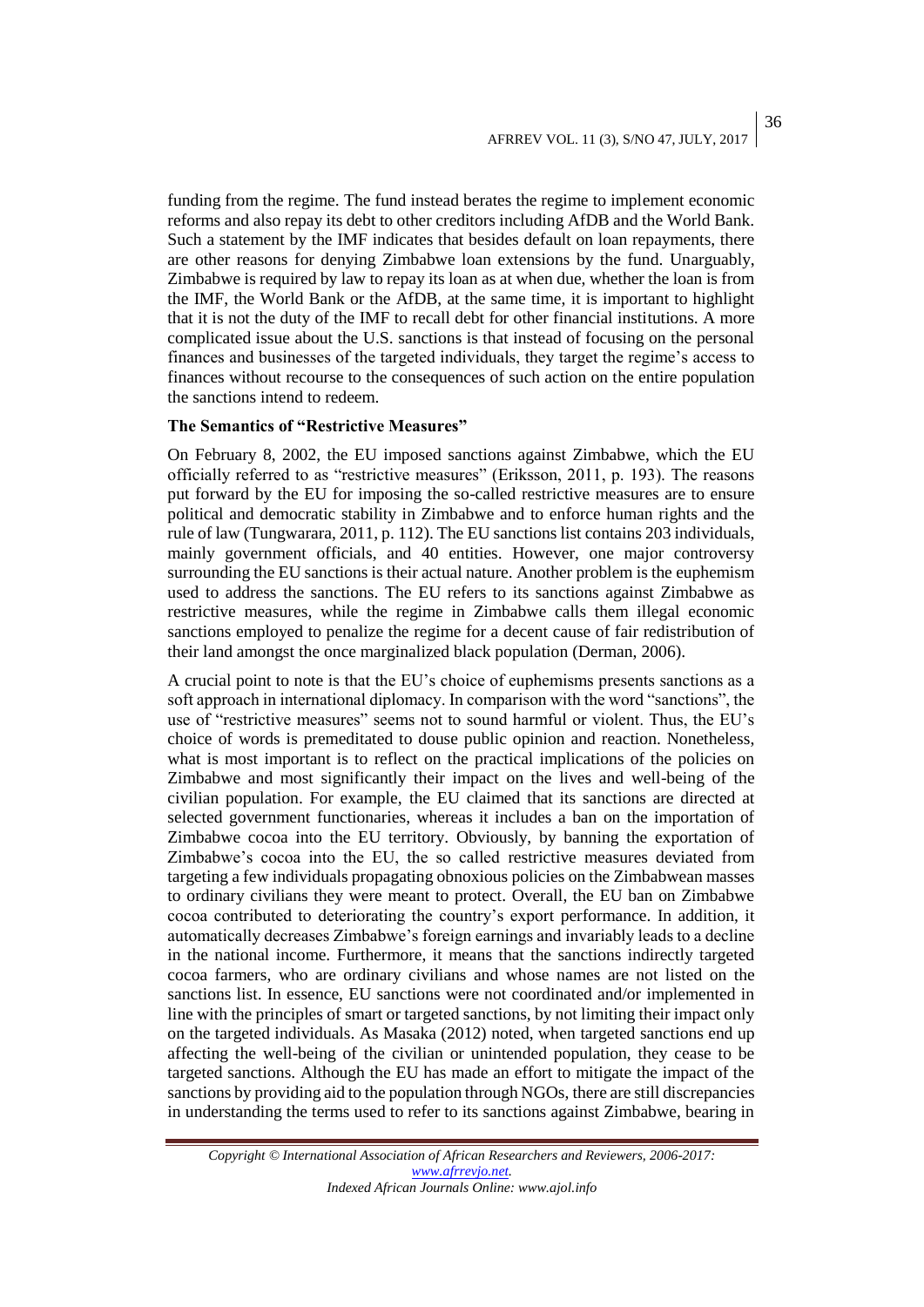#### AFRREV VOL. 11 (3), S/NO 47, JULY, 2017 37

mind the ultimate nature of the sanctions. The point here is that the lack of proper definition of its actions and measures against Zimbabwe has rendered the prospects for re-engagement (dialogue and negotiation) unpromising. This is not to deny the brutality of the regime in Zimbabwe or to suggest that the regimes land reform agenda was done to bridge economic disparity between the Zimbabwean white farmers and their black counterparts. In fact, Mugabe's land reform policy was anchored on rejecting and revenging what the regime regards as undue Western interference and post-independence colonization of their lands. Whatever may be the case, the obvious truth is that EU sanctions have an economic element and they negatively impact the human rights and well-being of the larger civilian population.

### **Sanctions and Healthcare Service Delivery**

Over the past decade, Zimbabwe has witnessed high levels of migration. In August 2007, Aljazeera's program "People and Power" referred to the trend of migration in the country as Zimbabwe's exodus. Migration became a factor that threatens service delivery in virtually every sector of the Zimbabwean economy. The ongoing migration tsunami seems to affect mostly the health sector and health service delivery (Gutsa  $\&$ Choguya, 2012, p. 442). As of 2010, Zimbabwe had 1.6 physicians and 7.2 nurses for every 10,000 people (WHO, 2010). Although a number of factors may instigate migration, it can be argued that the trend in Zimbabwe is largely caused by economic difficulties facing the country and its citizens. In 2002, the Southern African Migration Project (SAMP) published a report on health professionals leaving Zimbabwe; the report reveals that 54 percent of the respondent cited economic factors as a major reason for fleeing the country. Thus, a combination of economic difficulties and bad governance are the key factors driving Zimbabweans out of their country. Evidently, the regime in Zimbabwe is responsible for one of these key factors - bad governance, whilst a combination of internal and external factors contributed to or induced the other factor, which is the collapse of the country's economy. Though one cannot allude that sanctions are the sole cause of Zimbabwe's economic retrogression, the fact is that they played a significant role in deflecting the economy.

The collapse of the Zimbabwe economy is partly caused by the government's inability to raise funds needed to check economic and structural deficits from Multilateral Financial Institutions. Consequently, the regime adopted austerity measures to mitigate economic challenges. Among the measures adopted by the government was to decrease funding for the health sector, which was captured in the countries "Short Term Emergency Recovery Programme (STERP)" published in March 2009. Some of the impacts of the policy include shortages of drugs and deterioration of infrastructures. A reduction in salaries and allowances resulted in the loss of experienced health professionals and an overall decline in the quality of public health services. For example, in the 2014 budget, the government allocated 330 million USD to the health sector; however, only 25 million USD was given to public hospitals for operations even though they had an outstanding debt of 33 million USD to suppliers. Then in May of 2014, the government decided to review doctor's service charges as a part of its strategy to revive the healthcare sector. Consultation fees for private hospitals were set at \$30, representing a 50% increase from the previous amount of \$15, while physicians and paediatricians charge \$70. At public hospitals, the consultation fee is set at \$10; however, the cost of beds for admitted patients is about \$110 per day, an amount that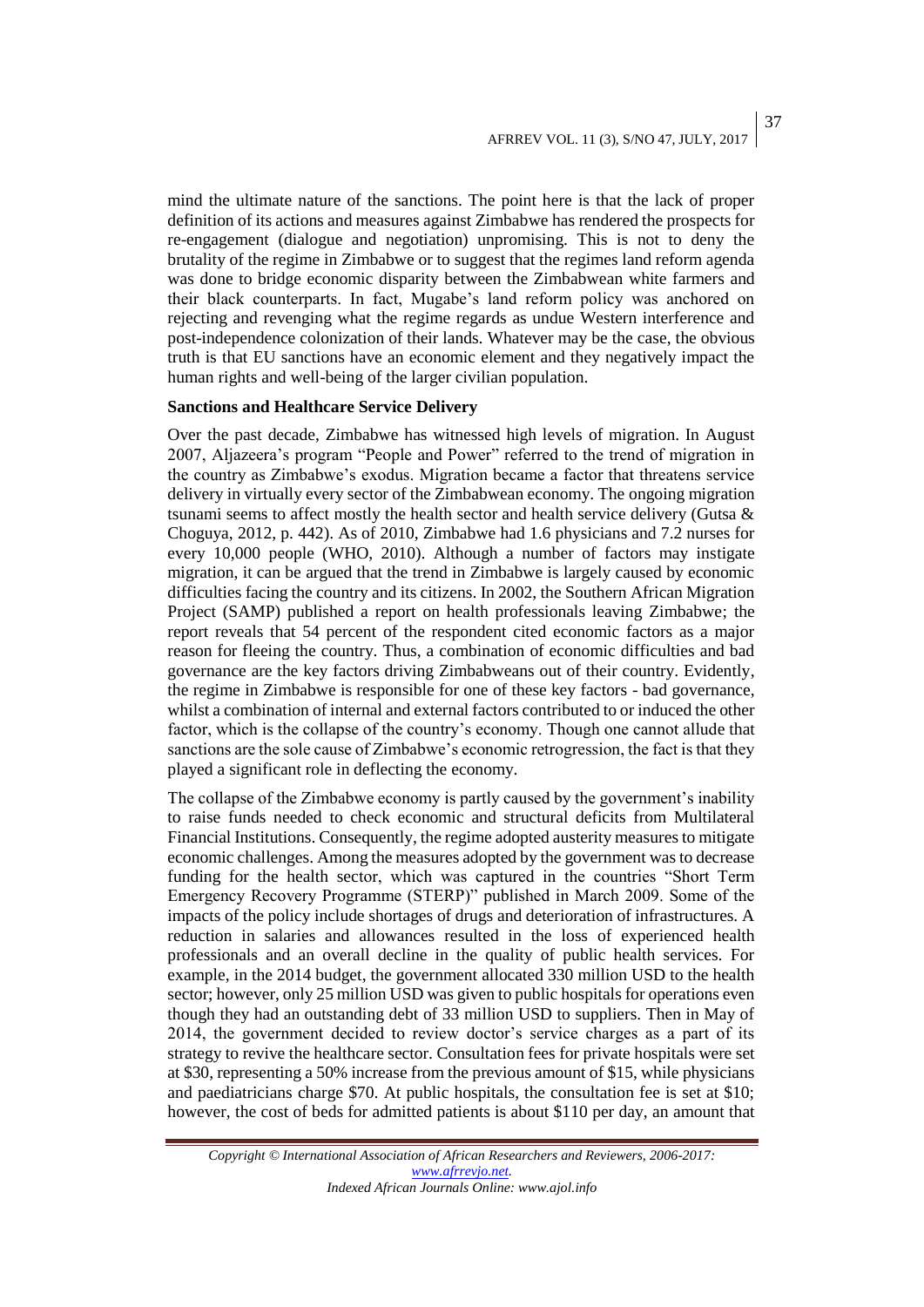is impossible for many Zimbabweans to afford. Another impact of sanctions is that it has made it difficult for Zimbabwe to access funds needed for the prevention and treatment of HIV from the Global Fund. On November 28, 2004, the Kaiser Networks' Daily Reports and AFP News Agency reported that Zimbabwe's grant application for funding its HIV/AIDS programmes were denied for political reasons. In the backdrop of the aforementioned, Zimbabweans have found it increasingly difficult to access affordable healthcare services; particularly antiretroviral drugs for HIV/AIDS patients. According to a HIV patient who identified himself simply as Garikai:

[...] initially I was getting antiretroviral drugs at the government hospital in Gokwe, but it is no longer possible. I was told there are no drugs available. I was referred to a private pharmacy here in Harare where I can buy the drugs. Imagine I paid \$34 for the drugs apart from my transportation fare. Since I have no job, it is certain that I will stop my medication in the near future unless the drugs are made available again in my district hospital […].

Realizing that the rate of HIV/AIDS, Tuberculosis and Malaria has increased to peak levels, in 2014 the Global Fund approved a 555 million USD grant to fight the three diseases between 2014 and 2016. Furthermore, sanctions affected healthcare support projects and initiatives provided by donor agencies. For example, the Swedish Government health initiative founded in 1997 and funded to the tune of 50 million SEK, sought to improve water and sanitation, education, the living condition of disabled people in Zimbabwe society. In addition, it also sought to mitigate the spread of HIV and other related diseases, but it was later suspended by the Swedish government following EU sanctions. In addition, the Danish International Development Agency (DANIDA) suspended its Health Sector Support Programme to Zimbabwe valued at 235 million DKK. The programme was established in May 2000 to support healthcare services in rural areas of Zimbabwe through the Ministry of Health and Child Welfare (MOHCW). These programmes were suspended not because the governments of the donor countries (Sweden and Denmark) were no longer interested in funding the projects, but rather because they adhered to the EU sanctions directives, which urged member states to desist from making funds available to the government of Zimbabwe. Although it is not suggested here that a state owes another the obligation to provide developmental support or aid, history shows that states depend on each other's support and partnership for development and growth. Obviously, it is the responsibility of every state to provide healthcare services to its population and Zimbabwe is not an exception. Nevertheless, the point here is that sanctions have denied the population of the health benefits they initially enjoyed from healthcare programmes sponsored by donor agencies and unfortunately have done so at a time when the government is unable to provide a replacement or alternative. Conclusively, sanctions have "tied the hands" of the government in providing quality healthcare to the population and as a result their right to quality healthcare has been breached.

## **Sanctions and the Right to Education**

Economic difficulties resulting from a number of factors including sanctions have had a huge impact on Zimbabwe's educational sector. The United Nations Educational, Scientific and Cultural Organization (UNESCO) recommended that primary education is compulsory and free and should be made available and accessible to every child. On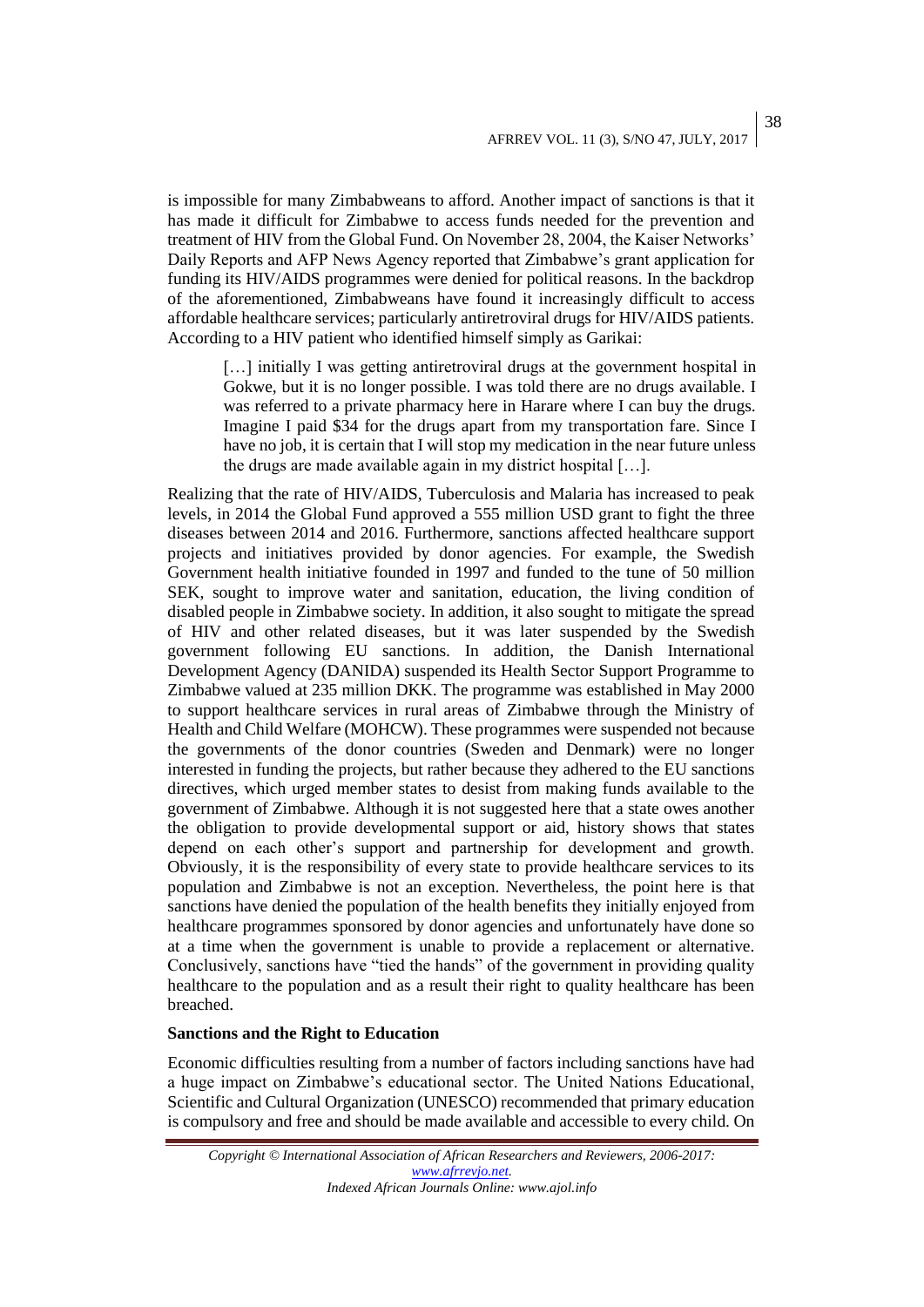## AFRREV VOL. 11 (3), S/NO 47, JULY, 2017

39

its part, the Universal Declaration of Human Rights (UDHR) incorporates the right to education, while the Convention on the Rights of the Child (CRC), under Article 28, stipulates the right to education for every child. The article went on to state that wealthy countries should help poorer countries to achieve this right. In view of the above, rich developed countries of the West should be in the forefront of implementing universal basic education, whilst they desist from actions that will directly or indirectly antagonize the right to education. Contrary to the provisions of the above international legal instruments, as of January 2009, about 94 percent of public schools in the rural areas of Zimbabwe were closed (Hove, 2012, p. 80). The reason cited by the government for this unfortunate decision is the inability to fund its public schools due to financial restrictions imposed by sanctions. The government's policy to close down public primary schools in the rural parts of Zimbabwe obviously denies a segment of the population the opportunity to acquire education. In addition, it imposes restrictions on the personal mobility of the affected individuals, as well as violates their rights to education.

Another factor affecting education is massive migration. The mass exodus of teachers from public schools, caused by poor remuneration and unpaid salaries has endangered the opportunity of kids from poor homes and family backgrounds to acquire education, since they cannot afford the fees of private schools or travel abroad for education. From the look of things, education in Zimbabwe is gradually becoming something that only the rich can afford. Apart from that, Zimbabwean societies are unwittingly divided into an affluent rich population that can afford education and enjoy better opportunities in the future and a poor uneducated population whose chances and opportunities of being successful is limited and dicey. Evidently, such development is dangerous, as it is capable of causing social divisions and conflicts in Zimbabwean societies. Furthermore, the high rate of inflation that engulfed the Zimbabwean economy and currency added to the problems and challenges faced by the population in getting education. In January 2009, the government suspended the use of the Zimbabwean Dollar due to the fact that it became worthless and replaced it with the U.S. Dollar and the South African Rand (Noko, 2011, p. 349). Unfortunately, Zimbabweans that live in the rural villages do not have access to these foreign currencies. Consequently, some rural dwellers resorted to trade by barter as a means of exchange. According to Kudakwashe, who is a resident of Tofara in Gwai- Matabeleland North Province,

in some villages, students had to pay their school enrolment and fees in kind using valuables other than cash. Because we don't have U.S. dollars, we pay with things like farm produce such as cows, goats, fowl, wheat, maize and other household items.

Such a situation is unimaginable in the 21st century, particularly when the people are engaging in this practice as a result of a situation to which they never subscribed.

Furthermore, sanctions affected support programmes provided by foreign donors to Zimbabwe's educational sector. For example, the Swedish government in 1996 established the Education Sector Support Programme, which was funded to the tune of 95 million SEK (Hove, 2012: 80). The programme supplied textbooks and other educational materials to Zimbabwe schools. Also, it constructed school buildings and promoted gender equality in educational systems in Zimbabwe, breaching the gender disparity in schools. After the EU imposed sanctions against Zimbabwe, the Swedish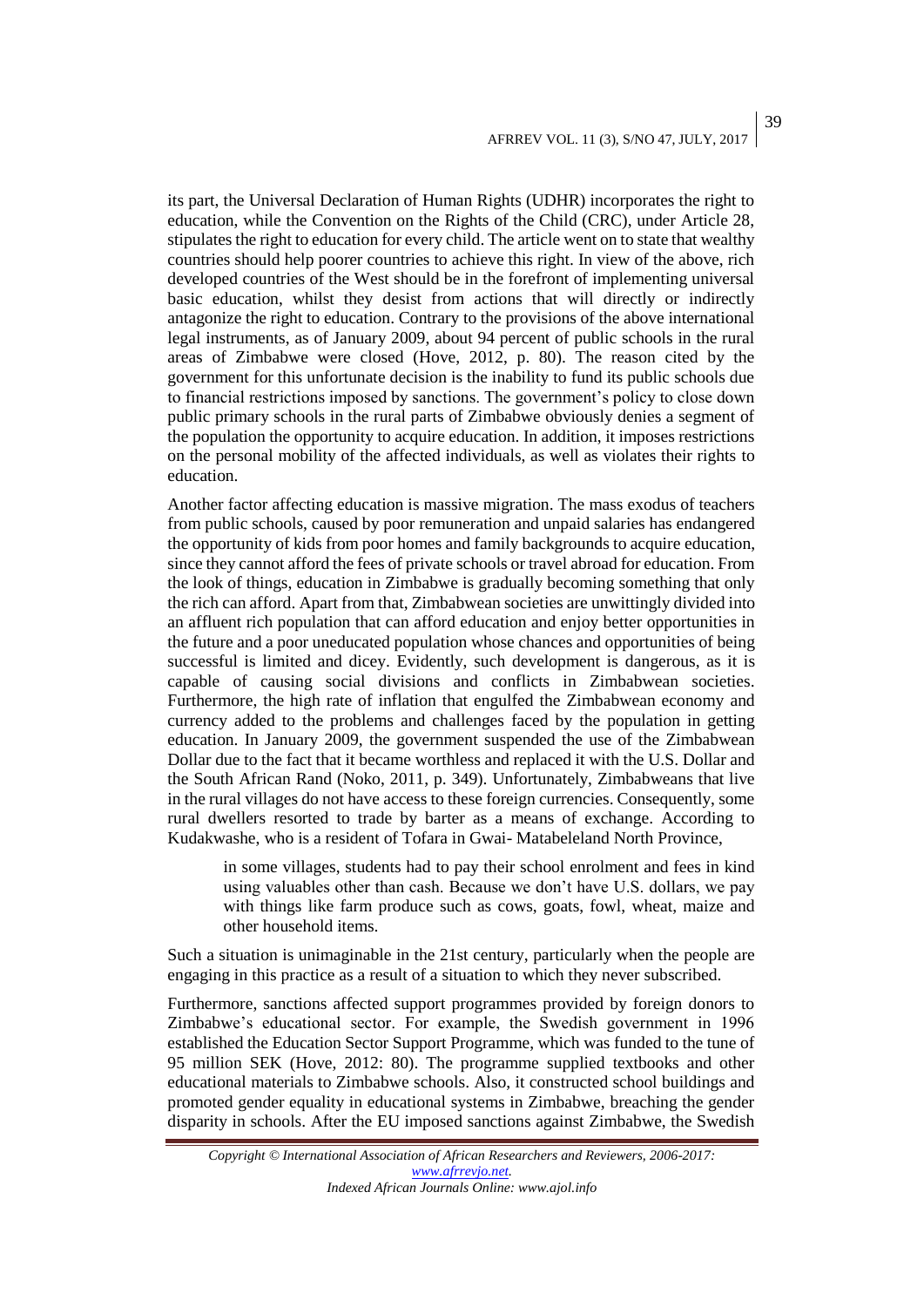40

government withdrew funding for this project (Gono, 2007, pp.105-106). The suspension of this project by the Swedish government has a significant negative impact on the beneficiaries. Affected families are now left with the responsibility of providing school materials for their children, even under the terrible economic situations prevailing in their country. Given this scenario, it is evident that Western sanctions do affect the targeted group, however it is the civilian population that is hit hardest as their basic rights and well-being are subjected to multi-faceted danger.

## **Conclusion**

The reasons presented by the U.S. and the EU for imposing sanctions against Zimbabwe are reasonable and will be of benefit to Zimbabweans if they are achieved. However, employing sanctions as a measure to achieve these objectives is unacceptable considering their predictable outcome on the rights and well-being of the civilian population. Reflecting on the impact of the U.S. and the EU sanctions on the rights and well-being of Zimbabweans, the following questions arise for me: is it rational to modify our moral stance, ethical standards and human rights values in order to advance democracy? More specifically, is it acceptable to relinquish the human rights and well-being of the majority (civilian population) in order to force a minority ruling group to comply with the demands of the sanctioning party or parties? Sanctions against Zimbabwe triggered inflation and aided high levels of unemployment and capital flight, which in turn caused poverty and low quality of life for the population. Thus, the Achilles heel of the U.S. and EU sanctions is not only evident in its inability to compel the so-called deviants or violators of democracy and human rights in Zimbabwe to retreat their steps and actions, but also in its inability to protect the inalienable rights, so to say, of the population.

One important issue the U.S. and the EU should consider is whether sanctions are a reasonable way to enforce a change in the behaviour of Robert Mugabe and his associates. Sanctions have lasted more-than a decade and a half without success in terms of goal attainment, therefore the U.S. and EU should forgo their present approach to the crisis that continues to destroy the country's economy as well as violate the people's rights. Instead, they should employ the moral imagination of peace as advocated by John Paul Lederach. In doing so, the U.S. and EU should reengage the government of Zimbabwe diplomatically (through dialogue) and find a lasting solution to the impasse. The conventional assumption that sanctions fill a gap in international diplomacy is problematic. The case in review has shown that such an approach is no longer appreciable, particularly, when we consider the fact that sanctions (targeted or comprehensive) end up in creating collateral damage. Therefore, the U.S. and the EU should reconsider their approach in Zimbabwe at-least in the interest and benefit of the suffering population.

### **References**

- Cortright, D. & Lopez, A. G. (2002). *Smart sanctions: Targeting economic statecraft*. Lanham, Maryland: Rowman & Littlefield.
- Chingono, H. (2010). Zimbabwe sanctions: An analysis of the "Lingo" guiding the perceptions of the sanctioners and the sanctionees. *African Journal of Political Science and International Relations*, Vol. 4, No. 2, pp. 66-74.

*Copyright © International Association of African Researchers and Reviewers, 2006-2017: [www.afrrevjo.net.](http://www.afrrevjo.net/) Indexed African Journals Online: www.ajol.info*